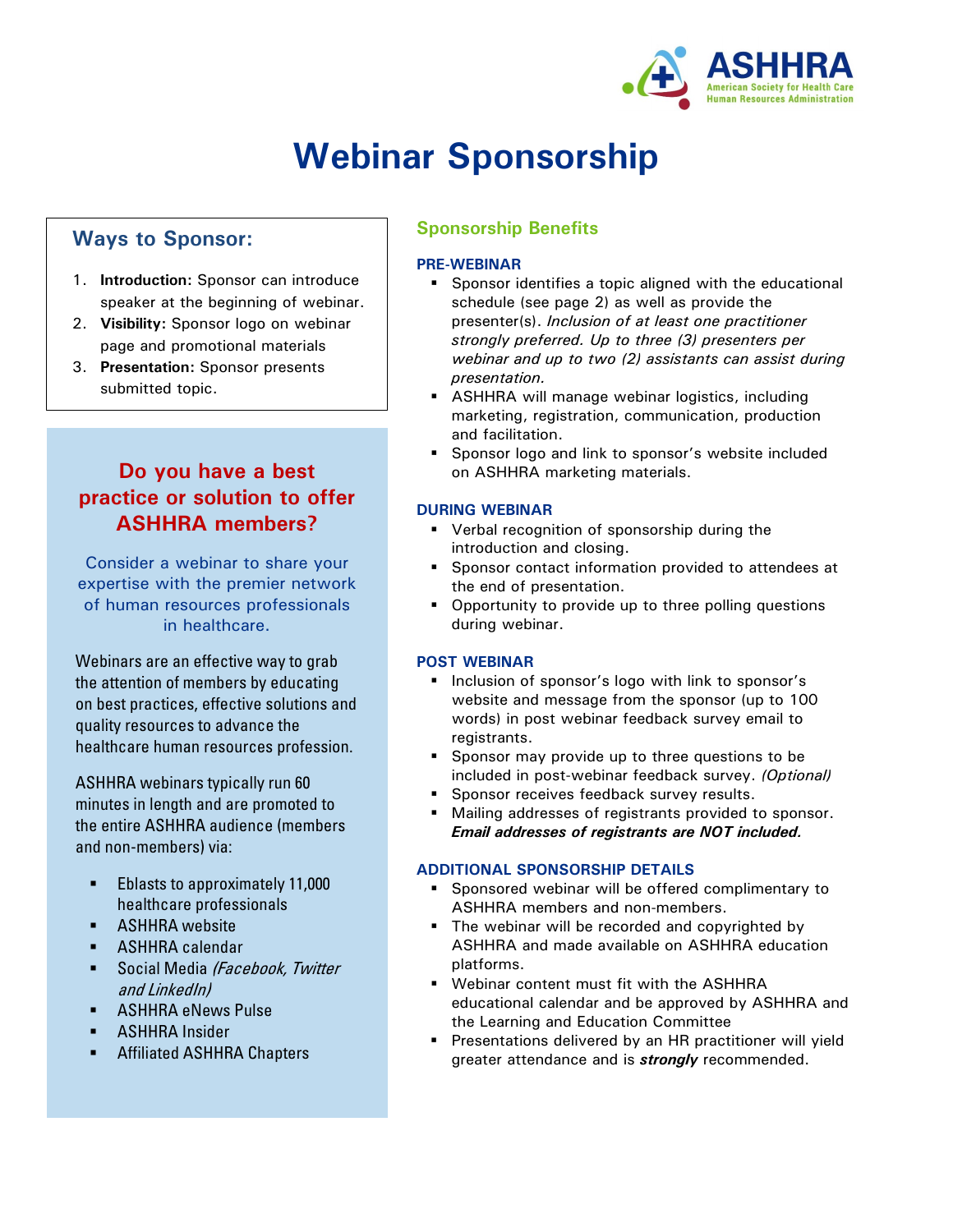

## **ASHHRA 2022 Educational Schedule based on the HR Leader Model**

Learn more about the HR Leader Model at **[ashhra.org/HRLeader](https://ashhra.org/resources/hr-leader-model/)**

| Q1: SPRING                                                                                                                                                                                                                                                                                                                                                                                                                                                                        | <b>Q2: SUMMER</b>                                                                                                                                                                                                                                                                                                                                                                                       |
|-----------------------------------------------------------------------------------------------------------------------------------------------------------------------------------------------------------------------------------------------------------------------------------------------------------------------------------------------------------------------------------------------------------------------------------------------------------------------------------|---------------------------------------------------------------------------------------------------------------------------------------------------------------------------------------------------------------------------------------------------------------------------------------------------------------------------------------------------------------------------------------------------------|
| Article topics may include:<br><b>Technology: Cyber phishing attacks</b><br>$\bullet$<br><b>Workforce: Department of Labor IRAP</b><br>program for Health Care<br><b>Advocacy: COVID-19 vaccination policies</b><br>$\bullet$<br>for staff/visitors<br>Leadership: Relationship with local<br>community<br><b>Business of Healthcare: Service animal</b><br>policy<br><b>Diversity: Story that celebrates Black</b><br>$\bullet$<br>History Month and/or Women's History<br>Month | Article topics may include:<br>Technology: Social media policies<br>$\bullet$<br><b>Workforce: Travel Nursing</b><br>$\bullet$<br>Advocacy: Labor update<br>$\bullet$<br>Leadership: New leadership techniques<br>$\bullet$<br><b>Business of Healthcare: Drug testing</b><br>$\bullet$<br>and/or substance abuse policies<br>Diversity: Recruitment and retention of<br>$\bullet$<br>diverse employees |
| Q3: FALL                                                                                                                                                                                                                                                                                                                                                                                                                                                                          | <b>Q4: WINTER</b>                                                                                                                                                                                                                                                                                                                                                                                       |
| Article topics may include:<br><b>Technology: Telehealth</b><br>$\bullet$<br>Workforce: Employee burnout and mental<br>$\bullet$<br>health time off<br><b>Advocacy: Update from Capitol Hill</b><br>$\bullet$<br>Leadership: Nursing preceptor programs<br>$\bullet$<br><b>Business of Healthcare: Incentive</b><br>pay/bonuses<br>Diversity: Cultural competence in<br>healthcare                                                                                                | Article topics may include:<br>Technology: Remote patient<br>$\bullet$<br>monitoring<br>Workforce: Military/veteran<br>$\bullet$<br>recruitment<br><b>Advocacy:</b> Laws affecting the health<br>$\bullet$<br>care human resources field<br>Leadership<br><b>Business of Healthcare: Pay equity</b><br>$\bullet$<br>Diversity: Highlight a successful<br>$\bullet$<br>diversity initiative              |